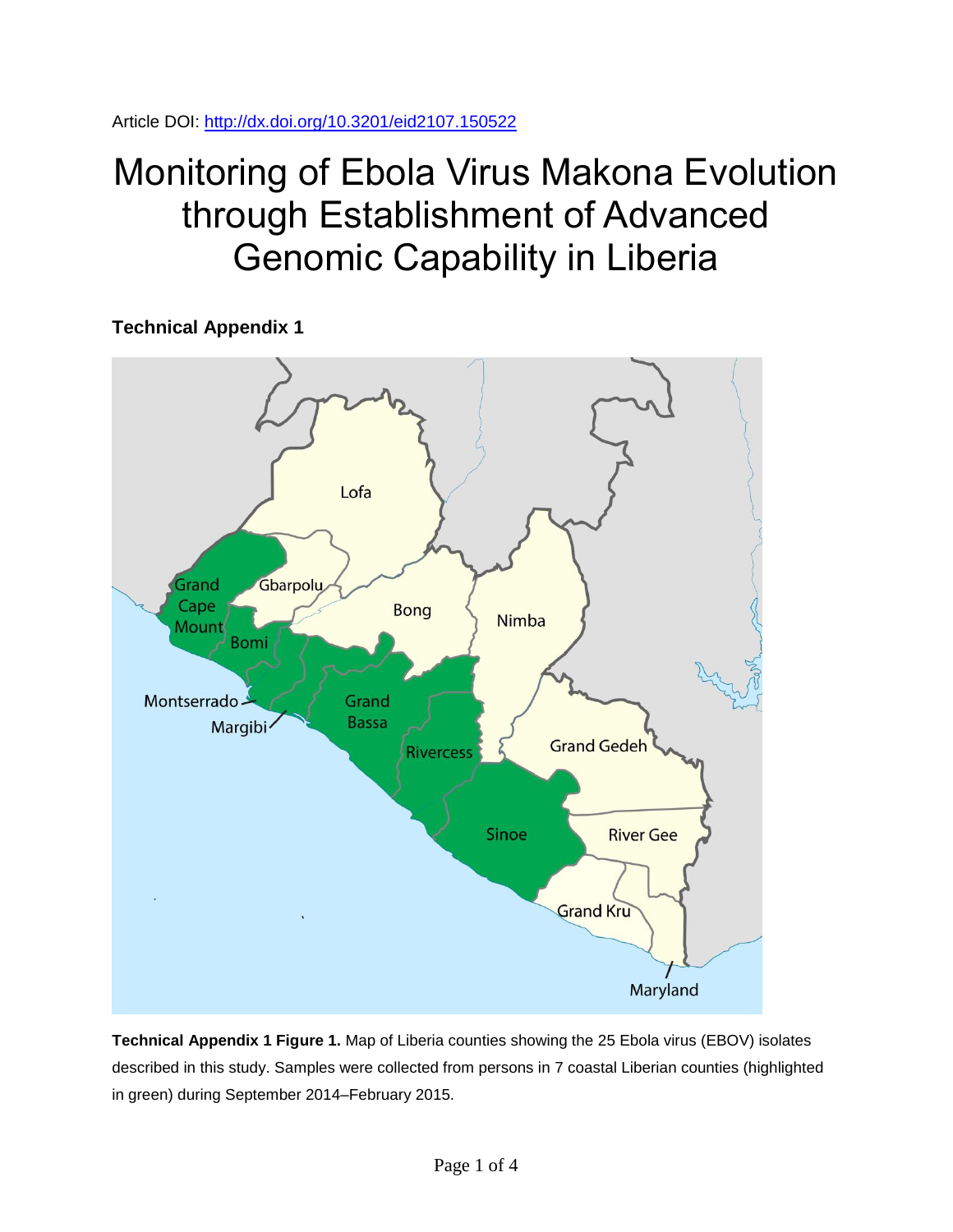|                |      |                 |                    |                 |                 |                                                                    |                     | <b>DIAGNOSTICS</b> |                |   |            |   |   |   |   |   |    |    |    |    |    |    |    |    |    |
|----------------|------|-----------------|--------------------|-----------------|-----------------|--------------------------------------------------------------------|---------------------|--------------------|----------------|---|------------|---|---|---|---|---|----|----|----|----|----|----|----|----|----|
| <b>Ref Pos</b> | Type | <b>Ref Base</b> | <b>Called Base</b> | <b>%EBOV-WA</b> | <b>%EBOV-UB</b> | Codon                                                              | <b>Feature Name</b> | $\mathbf{1}$       | $\overline{2}$ | 3 | $\sqrt{4}$ | 5 | 6 | 7 | 8 | 9 | 10 | 11 | 12 | 13 | 14 | 15 | 16 | 17 | 18 |
| 850            | SNP  |                 | G                  | 100%            | 100%            | $G:GGA \otimes 127 \rightarrow G:GGg$                              | <b>NP</b>           |                    |                |   |            |   |   |   |   |   |    |    |    |    |    |    |    |    |    |
| 852            | SNP  |                 | G                  | 100%            | 100%            | K:AAA $@$ 128 -> R:AgA                                             | <b>NP</b>           |                    |                |   |            |   |   |   |   |   |    |    |    |    |    |    |    |    |    |
| 895            | SNP  |                 | G                  | 100%            | 100%            | T:ACA $\textcircled{a}$ 142 -> T:ACg                               | <b>NP</b>           |                    |                |   |            |   |   |   |   |   |    |    |    |    |    |    |    |    |    |
| 907            | SNP  |                 |                    | 1%              | 0%              | N:AAT @ 146 -> N:AAc                                               | NP                  |                    |                |   |            |   |   |   |   |   |    |    |    |    |    |    |    |    |    |
| 919            | SNP  |                 |                    | 100%            | 100%            | F:TTT @ $150 \rightarrow F$ :TTc                                   | <b>NP</b>           |                    |                |   |            |   |   |   |   |   |    |    |    |    |    |    |    |    |    |
| 1288           | SNP  |                 |                    | 1%              | 0%              | V:GTA @ $273 \rightarrow V$ :GTt                                   | <b>NP</b>           |                    |                |   |            |   |   |   |   |   |    |    |    |    |    |    |    |    |    |
| 1495           | SNP  |                 |                    | 100%            | 100%            | $Q:CAA \otimes 342 \rightarrow Q:CAE$                              | <b>NP</b>           |                    |                |   |            |   |   |   |   |   |    |    |    |    |    |    |    |    |    |
| 1498           | SNP  |                 |                    | 1%              | 4%              | L:CTC @ 343 -> L:CTt                                               | <b>NP</b>           |                    |                |   |            |   |   |   |   |   |    |    |    |    |    |    |    |    |    |
| 1507           | SNP  |                 |                    | 100%            | 100%            | A:GCT @ $346 \rightarrow A$ :GCa                                   | <b>NP</b>           |                    |                |   |            |   |   |   |   |   |    |    |    |    |    |    |    |    |    |
| 1552           | SNP  |                 |                    | 100%            | 100%            | $R: CGC \otimes 361 \rightarrow R: CGt$                            | <b>NP</b>           |                    |                |   |            |   |   |   |   |   |    |    |    |    |    |    |    |    |    |
| 1862           | SNP  |                 |                    | 100%            | 100%            | $S:AGC \otimes 465 \rightarrow G:gGC$                              | <b>NP</b>           |                    |                |   |            |   |   |   |   |   |    |    |    |    |    |    |    |    |    |
| 6359           | SNP  |                 |                    | 100%            | 100             | N:AAT @ 107 -> N:AAc                                               | GP                  |                    |                |   |            |   |   |   |   |   |    |    |    |    |    |    |    |    |    |
| 6909           | SNP  |                 |                    | 1%              | 0%              | W:TGG $\omega$ 291 -> R:aGG                                        | GP                  |                    |                |   |            |   |   |   |   |   |    |    |    |    |    |    |    |    |    |
| 7730           | SNP  | G               |                    | 100%            | 100%            | E:GAG @ 564 -> E:GAa                                               | GP                  |                    |                |   |            |   |   |   |   |   |    |    |    |    |    |    |    |    |    |
| 7775           | SNP  |                 |                    | 100%            | 100%            | L:CTA $\circledcirc$ 579 -> L:CTg                                  | GP                  |                    |                |   |            |   |   |   |   |   |    |    |    |    |    |    |    |    |    |
| 7778           | SNP  |                 |                    | 100%            | 100%            | $R: CGC \otimes S 80 \rightarrow R: CGa$                           | GP                  |                    |                |   |            |   |   |   |   |   |    |    |    |    |    |    |    |    |    |
| 10252          | SNP  |                 |                    | 1%              | 4%              |                                                                    |                     |                    |                |   |            |   |   |   |   |   |    |    |    |    |    |    |    |    |    |
| 10253          | SNP  |                 | G                  | 1%              | 0%              |                                                                    |                     |                    |                |   |            |   |   |   |   |   |    |    |    |    |    |    |    |    |    |
| 12694          | SNP  |                 |                    | 100%            | 100%            | $I:\mathsf{ATT} \circledcirc \quad 371 \rightarrow I:\mathsf{ATa}$ |                     |                    |                |   |            |   |   |   |   |   |    |    |    |    |    |    |    |    |    |
| 12886          | SNP  |                 |                    | 2%              | 0%              | L:CTA @ $435 \rightarrow$ L:CTc                                    |                     |                    |                |   |            |   |   |   |   |   |    |    |    |    |    |    |    |    |    |
| 12952          | SNP  |                 |                    | 100%            | 100%            | L:CTA @ $457 \rightarrow L:CTg$                                    |                     |                    |                |   |            |   |   |   |   |   |    |    |    |    |    |    |    |    |    |
| 13267          | SNP  |                 |                    | 100%            | 100%            | T:ACC @ 562 -> T:ACt                                               |                     |                    |                |   |            |   |   |   |   |   |    |    |    |    |    |    |    |    |    |
| 13607          | SNP  |                 |                    | 1%              | 4%              | V:GTC @ $676 \rightarrow 1:$ aTC                                   |                     |                    |                |   |            |   |   |   |   |   |    |    |    |    |    |    |    |    |    |
| 13624          | SNP  |                 | G                  | 1%              | $\Omega$        | $N:AAT \otimes 681 \rightarrow K:AAR$                              |                     |                    |                |   |            |   |   |   |   |   |    |    |    |    |    |    |    |    |    |
| 13630          | SNP  |                 | G                  | 100%            | 100%            | $P:CCA \otimes 683 \rightarrow P:CCg$                              |                     |                    |                |   |            |   |   |   |   |   |    |    |    |    |    |    |    |    |    |

Mutation has been shown to be tolerated by the diagnostic reagent<br>Mutation was previously reported as an untested change (12).<br>Mutation arose during virus circulation in Liberia 2014-2015.

**Technical Appendix 1 Figure 2.** Mutation analysis of diagnostic binding sites. A single-nucleotide polymorphism (SNP) table is combined with a heat map based on 2 categories: 1) mutations shown to be tolerated by the therapeutic or diagnostic target (highlighted in green); 2) mutations within the binding region of a therapeutic or diagnostic assay that have not yet been tested (highlighted in yellow/orange) (*20*–*24*,*27*,*30*,*31*); The column designated "% EBOV-WA" stratifies changes by the percentage of Western African sequences that support each mutation in comparison with EBOV/Kik-9510621. The column designated "% EBOV-LIB" stratifies changes by the percentage of Liberian sequences that support each mutation. Changes previously described are highlighted in yellow; changes that appeared during circulation in Liberia are highlighted in orange. The reference nucleotide positions reported here are in relation to EBOV/Kik (GenBank accession no. AY354458), which is one of the primary isolates used as reference for developing these therapeutic drugs and diagnostic assays. The changes to the probes are summarized in the Technical Appendix 1 Table.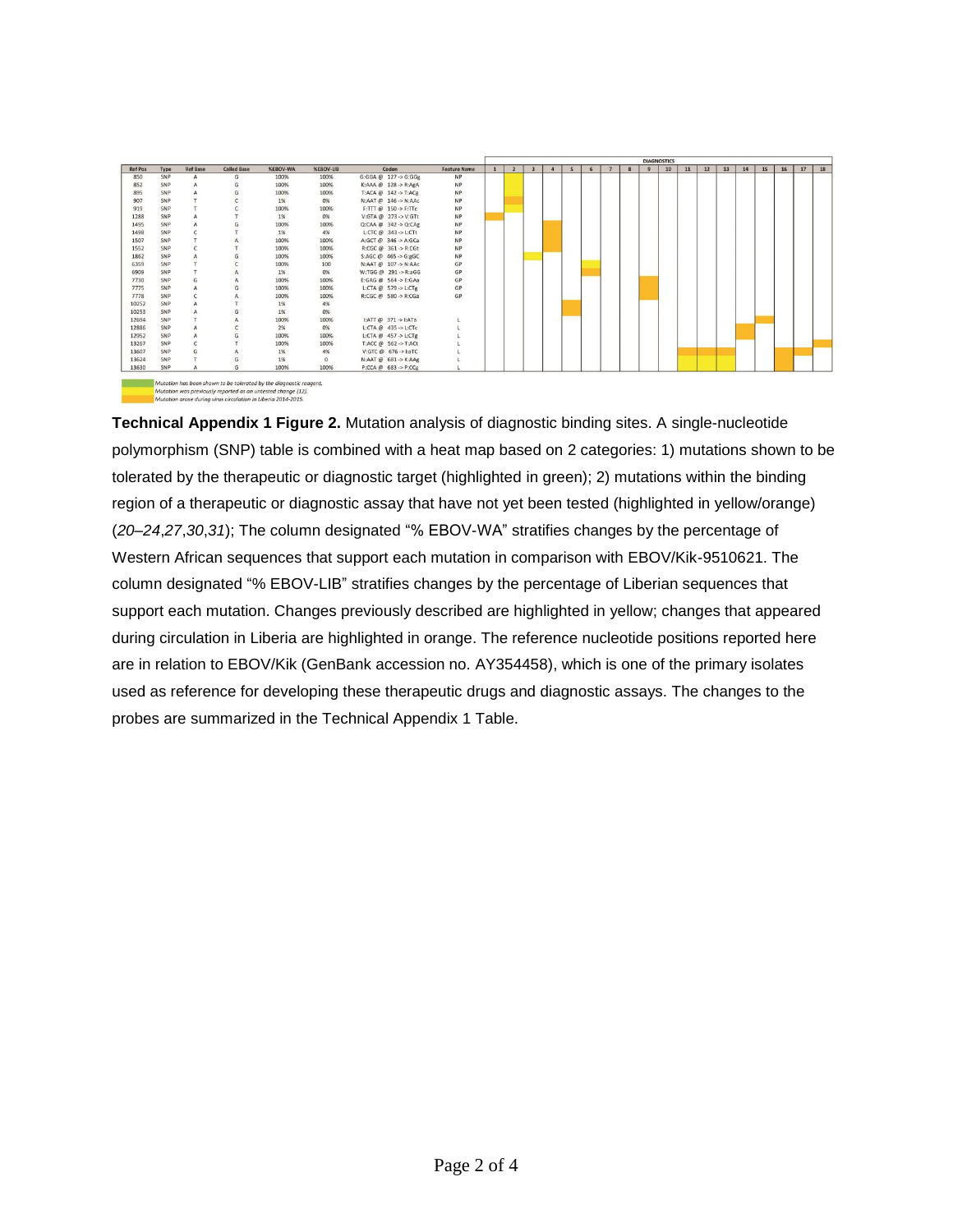| <b>Figure</b><br>references | Author           | Gene            | Name                         | Forward                            | Technical Appendix T.Diagnosiic probe imomialion, used for Figure 2 and Supplementary Figure 34, highlighting mutated probe positions.<br><b>Reverse</b> | Probe                                         | Reference                                                                                                          |
|-----------------------------|------------------|-----------------|------------------------------|------------------------------------|----------------------------------------------------------------------------------------------------------------------------------------------------------|-----------------------------------------------|--------------------------------------------------------------------------------------------------------------------|
| Fig. 2:<br>Kulesh-MGB       | Trombley,<br>A   | $\overline{NP}$ | Kulesh-<br>MGB               | TCTGACATGGATTACCACAAGATC           | GGATGACTCTTTGCCGAACAATC                                                                                                                                  | <b>AGGTCTGTCCGTTCAA</b>                       | Am J Trop Med Hyg. 2010<br>May:82(5):954- 60. doi:<br>10.4269/ajtmh.2010.09-<br>0636.                              |
| Fig. 2:<br>Kulesh-TM        | Trombley,<br>Α   | GP              | Kulesh-<br><b>TM</b>         | <b>TTTTCAATCCTCAACCGTAAGGC</b>     | <b>CAGTCCGGTCCCAGAATGTG</b>                                                                                                                              | <b>GCAGCGATGGGGCGG</b><br><b>CACATG</b>       | Am J Trop Med Hyg. 2010<br>May;82(5):954-60. doi:<br>10.4269/ajtmh.2010.09-0636.                                   |
| Fig. S4 #1                  | Sanchez,<br>A    | <b>NP</b>       | ZAI-NP                       | <b>GGACCGCCAAGGTAAAAAATGA</b>      | <b>GCATATTGTTGGAGTTGCTTCTCAGC</b>                                                                                                                        |                                               | J Infect Dis. 1999 Feb; 179<br>Suppl 1:S164- 9.                                                                    |
| Fig. S4 #2                  | Towner, J.       | <b>NP</b>       | EboZNP                       | <b>TGGAAAAAACATTAAGAGAACACTTGC</b> | AGGAGAGAAACTGACCGGCAT                                                                                                                                    | <b>CATGCCGGAAGAGGAG</b><br><b>ACAACTGAAGC</b> | Biosecur. Bioterror. 9, 361-<br>371 (2011)                                                                         |
| Fig. S4 #3                  | Weidmann<br>, M. | <b>NP</b>       | <b>ENZ</b>                   | <b>ATGATGGAAGCTACGGCG</b>          | <b>AGGACCAAGTCATCTGGTGC</b>                                                                                                                              |                                               | J. Clin. Virol. 30, 94-99<br>(2004).                                                                               |
| Fig. S4 #4                  | Trombley,<br>Α   | <b>NP</b>       | Ebola<br>MGB-<br><b>EBOV</b> | <b>ACTCAGAGAGGCTGCCACTG</b>        | CAAGTCCAAGATGGTCAAGTTCG                                                                                                                                  |                                               | Am J Trop Med Hyg. 2010<br>May;82(5):954- 60. doi:<br>10.4269/aitmh.2010.09-<br>0636.                              |
| Fig. S4 #5                  | Gire, SK         | $VP24*$         | <b>KGH</b>                   | <b>GTCGTTCCAACAATCGAGCG</b>        | <b>CGTCCCGTAGCTTTRGCCAT</b>                                                                                                                              |                                               | Science. 2014 Sep<br>12;345(6202):1369- 72. doi:<br>10.1126/science.1259657.<br>Epub 2014 Aug 28.                  |
| Fig. S4 #6                  | Sanchez,<br>A    | GP              | EBO-GP                       | AATGGGCTGAAAA7TGCTACAATC           | TTTTTTTAGTTTCCCAGAAGGCCCACT                                                                                                                              |                                               | J Infect Dis. 1999 Feb; 179<br>Suppl 1:S164- 9.                                                                    |
| Fig. S4 #7                  | Gunther,<br>S.   | GP              | <b>EBOGP</b>                 | TGGGCTGAAAAYTGCTACAATC             | <b>CTTTGTGMACATASCGGCAC</b>                                                                                                                              | <b>CTACCAGCAGCGCCAG</b><br><b>ACGG</b>        | Antiviral Res. 2004<br>Sep;63(3):209-15.                                                                           |
| Fig. S4 #8                  | Morvan, J.<br>M. | GP              | EBO1/2                       | <b>TGGGTAATYATCCTYTTCCA</b>        | <b>ACGACACCTTCAGCRAAAGT</b>                                                                                                                              |                                               | Microbes Infect. 1, 1193-<br>1201 (1999).                                                                          |
| Fig. S4 #9                  | Strong,<br>J.E.  | GP              | ZebovG<br>P                  | <b>GGCCAACGAGACGACTCAA</b>         | AAAGGTGCGTAGCTCAGTTGTG                                                                                                                                   |                                               | Proc Natl Acad Sci U S A.<br>2008 Nov<br>18:105(46):17982- 7. doi:<br>10.1073/pnas.0809698105.<br>Epub 2008 Nov 3. |
| Fig. S4 #10                 | Morvan, J.<br>M. | GP              | <b>EBO3/4</b>                | <b>GTTTGTCGKGACAAACTGTC</b>        | <b>TGGAARGCWAAGTCWCCGG</b>                                                                                                                               |                                               | Microbes Infect. 1, 1193-<br>1201 (1999).                                                                          |
| Fig. S4 #11                 | Leroy, E         | L               | modified<br>Filo AB          | ATCGGAATTTTCTTTCTCATTGAAAGA        | ATG TGGTGG GTTATAATAATCACTGA CATGCAT                                                                                                                     |                                               | J Med Virol, 2000<br>Apr;60(4):463-7.                                                                              |
| Fig. S4 #12                 | Sanchez,<br>Α    | $\mathsf{L}$    | Filo AB                      | ATCGGAATTTTCTTTCTCATT*             | ATG TGGTGG GTTATAATAATCACTGA CATG                                                                                                                        |                                               | J Infect Dis. 1999 Feb; 179<br>Suppl 1:S164- 9.                                                                    |
| Fig. S4 #13                 | Panning,<br>м    | L               |                              | AAGCATTTCCTAGCAATATGATGGT          | ATG TGGTGG GTTATAATAATCACTGACATG                                                                                                                         | <b>CCAAAATCATCACTIGT</b><br><b>GTGGTGCCA</b>  | J Infect Dis. 2007 Nov 15;196<br>Suppl 2:S199-204.                                                                 |
| Fig. S4 #14                 | Palacios,<br>G.  | L               |                              | <b>AACACCGGGTCTTAATTCTTATATCAA</b> | GGTGGTAAAATTCCCATAGTAGTTCTTT                                                                                                                             |                                               | Emerg Infect Dis. 2006<br>Apr; 12(4): 692- 5.                                                                      |
| Fig. S4 #15                 | Zhai, J.         | L               |                              | TATTTTCCATTCAAAAACACTGGG           | <b>GCTTCACAAAGTGTTTGAACATT</b>                                                                                                                           |                                               | J Clin Microbiol. 2007<br>Jan; 45(1): 224- 6. Epub 2006<br>Nov 1.                                                  |
| Fig. S4 #16                 | Grard, G.        | L               | PanFilo-<br>L1/2             | <b>ATMGRAAYTTTTCYTTYTCWYT</b>      | TGWGGHGGRYTATAAWARTCACTDACAT                                                                                                                             |                                               | J. Infect. Dis. 204 (suppl. 3),<br>S776-S784 (2011).                                                               |

Technical Appendix 1.Diagnostic probe information, used for Figure 2 and Supplementary Figure S4, highlighting mutated probe positions.